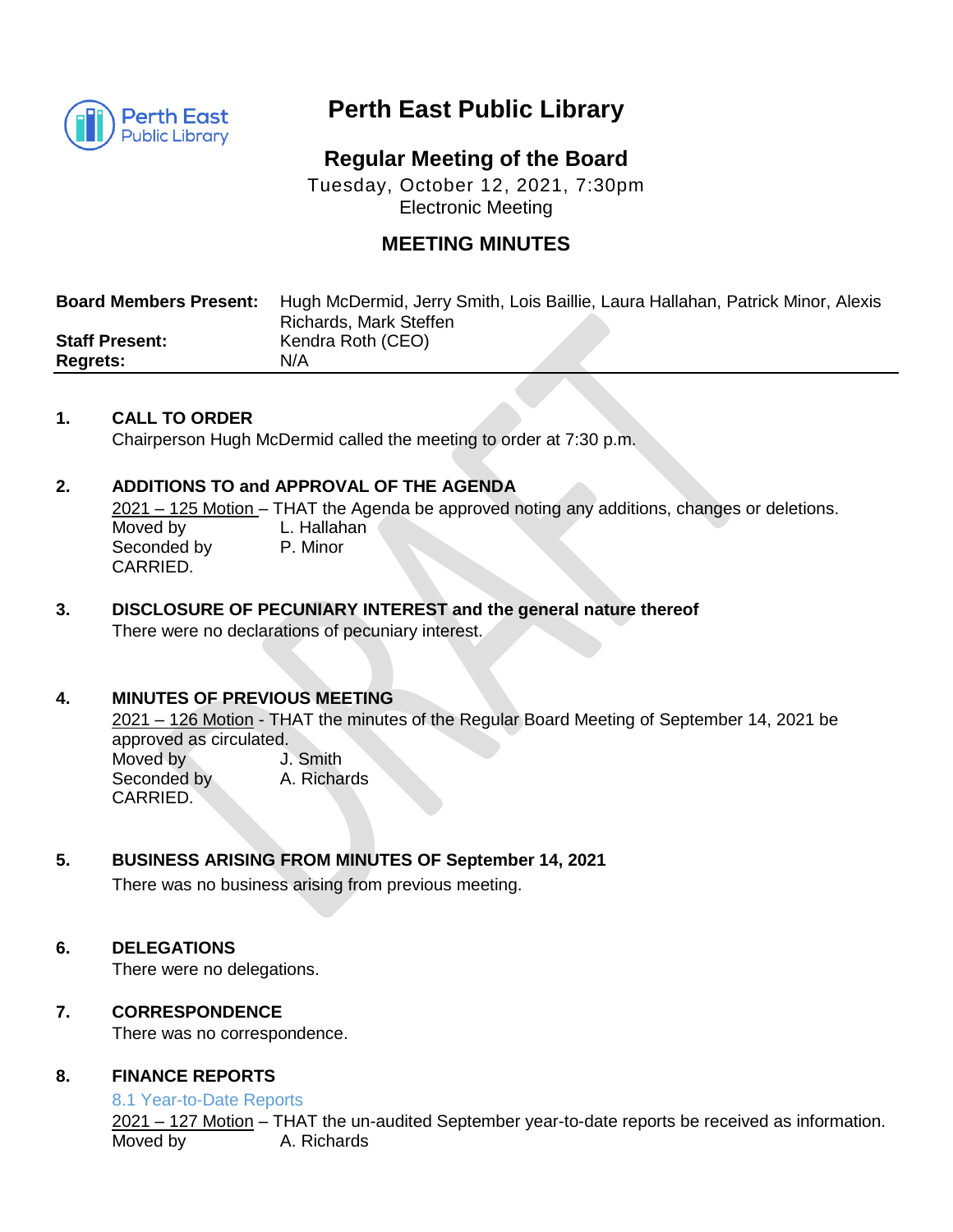Seconded by L. Baillie CARRIED.

#### 8.2 Accounts Payable

2021 – 128 Motion – THAT the September informal listing of Accounts Payable be received as information. Moved by A. Richards Seconded by P. Minor CARRIED.

#### **9. CEO'S REPORT**

#### 9.1 CEO's Report

2021-129 Motion - THAT the CEO's report be received as information. Moved by A. Richards Seconded by L. Hallahan CARRIED.

#### **10. COMMITTEE REPORTS**

- 10.1 Finance Committee
- 10.2 Personnel Committee
- 10.3 Strategic Planning Committee

10.4 PCIN Board— verbal report from K. Roth: fines free model and UMS proposal

10.5 SOLS Trustee Council 3

10.6 Council Report **--** verbal report from H. McDermid and J. Smith: Development Charges By-Law in process

2021-130 Motion – THAT the verbal reports provided by members of the PEPL Board Committees to PEPL Board be received for information purposes.

Moved by **L. Baillie** Seconded by A. Richards CARRIED.

#### **11. BOARD EDUCATION**

There was no board education included.

#### **12 CLOSED SESSION**

Pursuant to section 16.1 4(b) of the Public Libraries Act, 1990

- *Personal matters about an identifiable individual*

2021 – 131 Motion – THAT the Perth East Public Library move into closed session at 7:43 p.m. for the purpose(s) of: Exceptions Pursuant to Section 16.1 4(b) of the Public Libraries Act *Personal matters about an identifiable individual*  Moved by **J. Smith** Seconded by A. Richards CARRIED.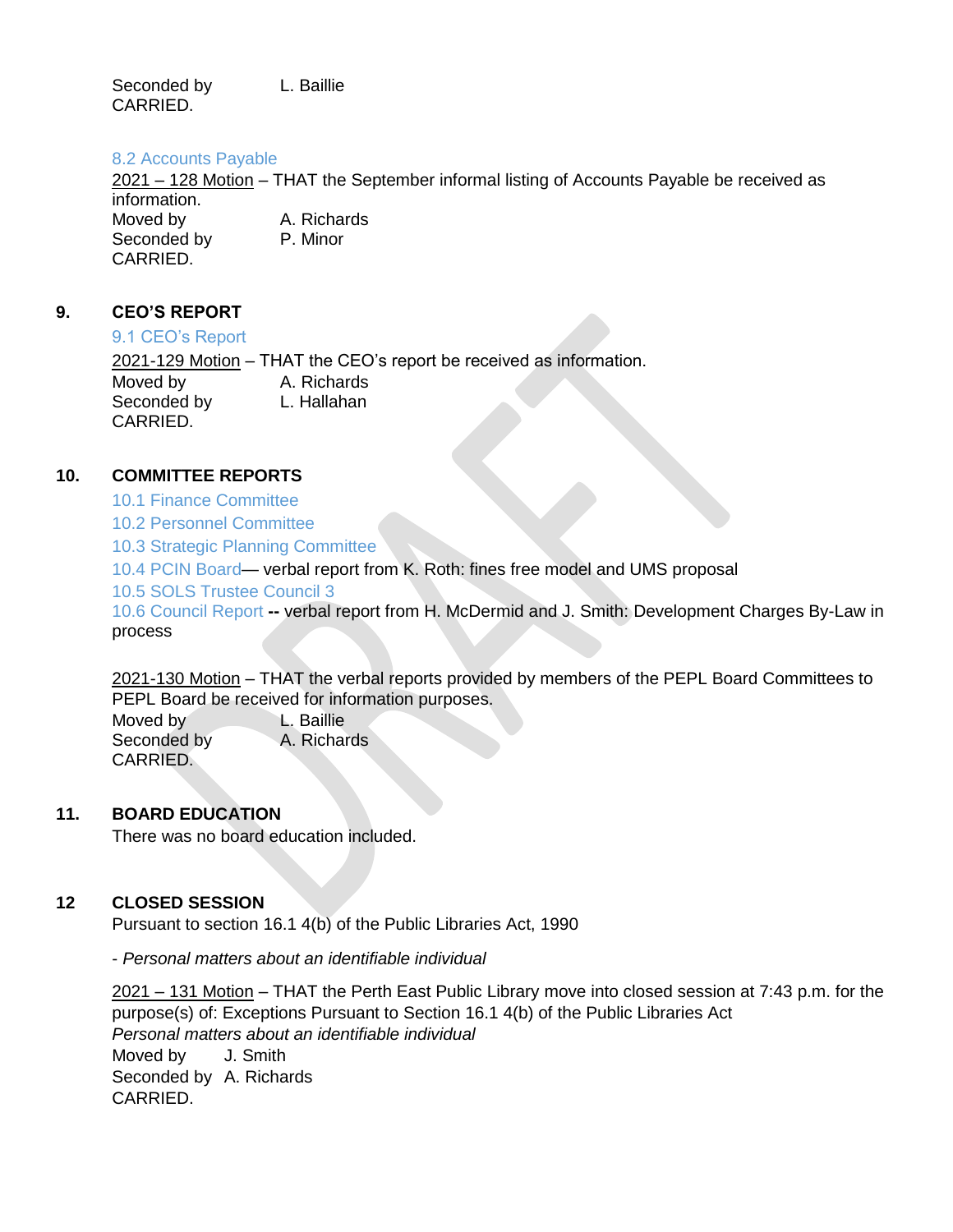2021 – 132 Motion – THAT the Perth East Public Library rise from closed session at 7:47 p.m. and reconvene to the Regular Meeting of the Board.

Moved by A. Richards Seconded by P. Minor CARRIED.

#### **13. BUSINESS ARISING FROM CLOSED SESSION**

#### 13.1 Correspondence

2021-133 Motion – THAT in coordination with the Township, advertising for the PEPL Board member vacancy will be commencing.

Moved by **J. Smith** Seconded by P. Minor CARRIED.

#### **14. NEW BUSINESS**

14.1 Request for Proposal Results RFP-LIB-2021-01 Organizational Review 2021-134 Motion – THAT the Perth East Public Library Board receive the report entitled Request for Proposal Results RFP-LIB-2021-01 Organizational Review dated October 12, 2021 prepared by the CEO for information;

AND THAT confirmed by this resolution, request for proposal RFP-LIB-2021-01 for Organizational Review of Perth East Public Library be awarded to Pesce & Associates.

Moved by **J. Smith** Seconded by P. Minor CARRIED.

#### 14.2 Fines Free Model

2021-135 Motion – THAT the PEPL Board receive the report entitled Fines Free Model for PEPL dated October 12, 2021 prepared by the CEO for information

AND THAT the CEO bring a report back to the Board in November with the current policy. Moved by **J. Smith** Seconded by P. Minor CARRIED.

\_\_\_\_\_\_\_\_\_\_\_\_\_\_\_\_\_\_\_\_\_\_\_\_\_\_\_\_\_\_\_\_\_ \_\_\_\_\_\_\_\_\_\_\_\_\_\_\_\_\_\_\_\_\_\_\_\_\_\_\_\_\_\_\_\_\_\_\_

#### **15. ADJOURNMENT:**

2021-136 Motion – THAT the PEPL Board adjourn at 8:31 p.m. Moved by A. Richards Seconded by L. Hallahan CARRIED.

PEPL Board Chair **PEPL Board Secretary**